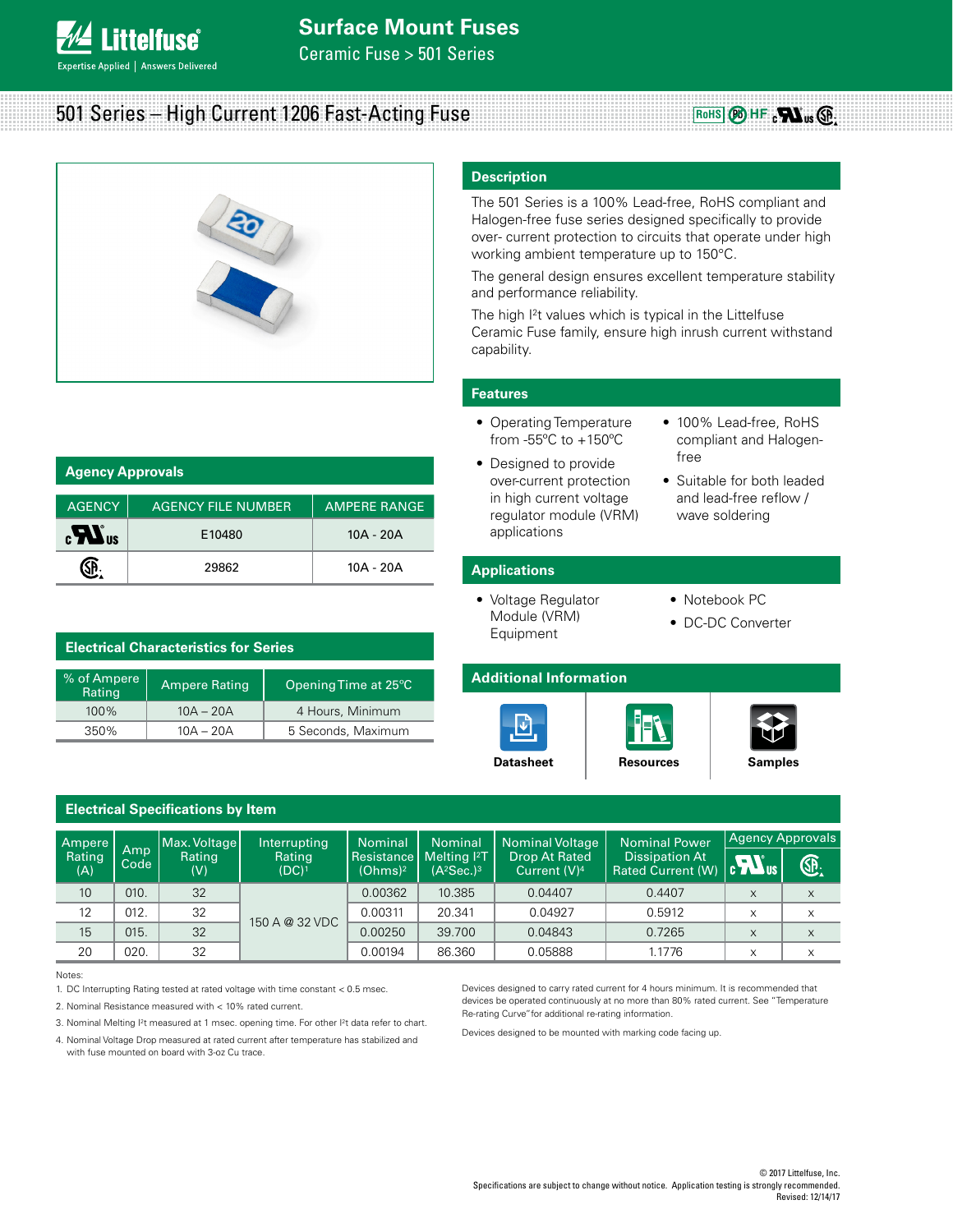# **Surface Mount Fuses**

Ceramic Fuse > 501 Series



### **Temperature Re-rating Curve**



#### Note:

1. Re-rating depicted in this curve is in addition to the standard re-rating of 20% for continuous operation.

#### Example:

For continuous operation at 75 degrees celsius, the fuse should be rerated as follows:

 $I = (0.80)(0.85)I_{\text{RAT}} = (0.68)I_{\text{RAT}}$ 

## **Average Time Current Curves**



# **Soldering Parameters**

| <b>Reflow Condition</b> |                                            | Pb - free assembly |  |
|-------------------------|--------------------------------------------|--------------------|--|
| Pre Heat                | - Temperature Min (T <sub>s(min)</sub> )   | $150^{\circ}$ C    |  |
|                         | - Temperature Max $(T_{s(max)})$           | $200^{\circ}$ C    |  |
|                         | - Time (Min to Max) $(t_s)$                | $60 - 180$ seconds |  |
| $(T1)$ to peak)         | Average Ramp-up Rate (Liquidus Temp        | 3°C/second max.    |  |
|                         | $T_{S(max)}$ to $T_{L}$ - Ramp-up Rate     | 5°C/second max.    |  |
| Reflow                  | - Temperature (T <sub>L</sub> ) (Liquidus) | $217^{\circ}$ C    |  |
|                         | - Temperature $(t_i)$                      | $60 - 150$ seconds |  |
|                         | Peak Temperature $(T_{\rm p})$             | $260+0/-5$ °C      |  |
| Temperature $(t_{p})$   | Time within 5°C of actual peak             | $10 - 30$ seconds  |  |
| Ramp-down Rate          |                                            | 6°C/second max.    |  |
|                         | Time 25°C to peak Temperature $(T_P)$      | 8 minutes max.     |  |
| Do not exceed           |                                            | $260^{\circ}$ C    |  |

Wave Soldering 260°C, 10 seconds max.

 $\frac{1}{2}$ **t**<sub>P</sub> $\frac{1}{2}$  $T_P$ **Critical Zone**<br> **T<sub>L</sub> to T<sub>P</sub> Ramp-up T**L  $\mathbf{t}_\mathsf{L}$ **Temperature**  $\textbf{T}_{\text{S(max)}}$ **Ramp-down Preheat**  $\textbf{T}_{\text{S(min)}}$  $\mathbf{t}_\mathrm{S}$ **25 time to peak temperature (t 25ºC to peak)** ᅯ **Time**